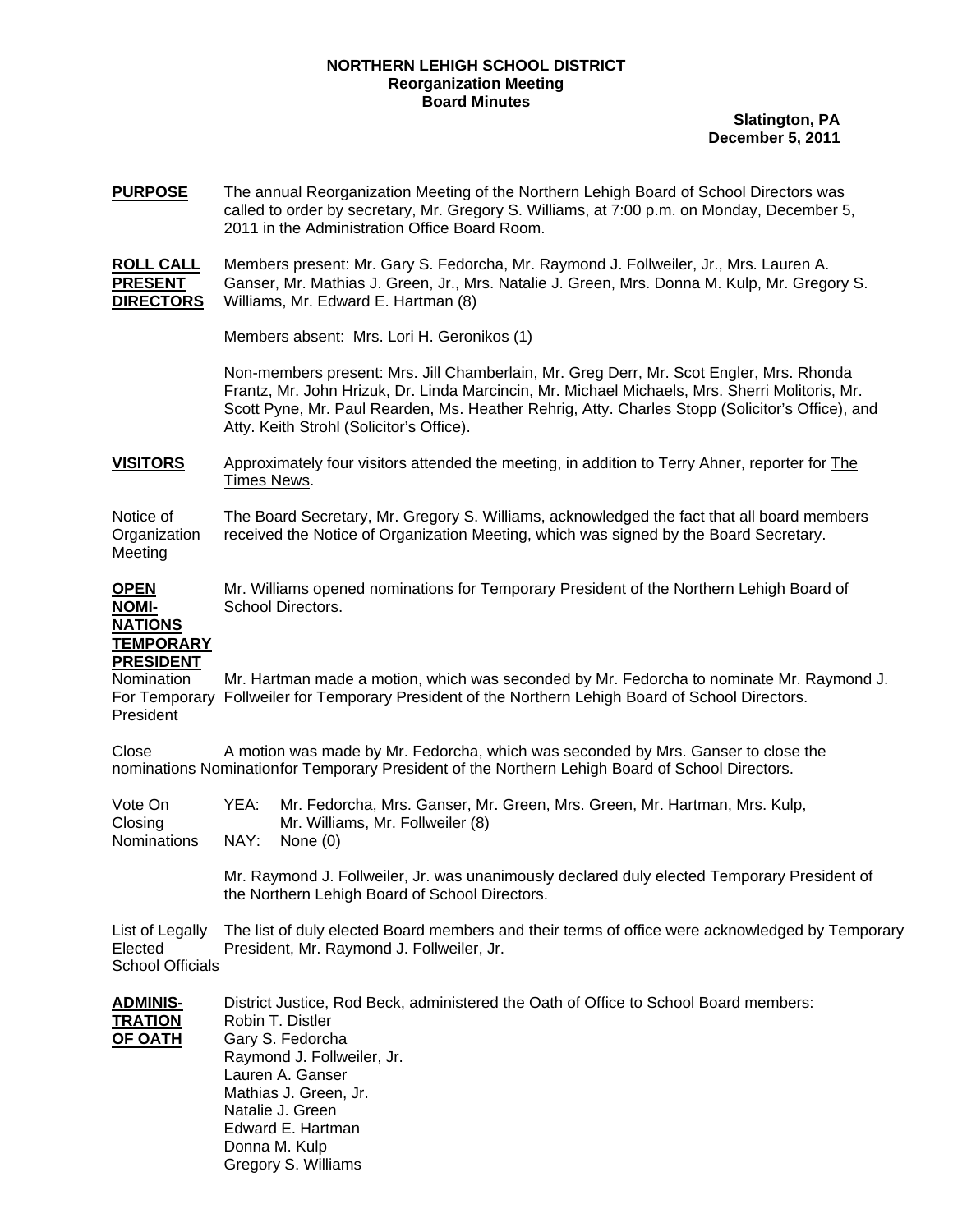| <b>ELECTION</b><br><b>OF</b><br><b>PRESIDENT</b>      | Mr. Raymond J. Follweiler, Jr., Temporary President, called for nominations for President<br>of the Northern Lehigh Board of School Directors for a one-year term.                                   |  |  |
|-------------------------------------------------------|------------------------------------------------------------------------------------------------------------------------------------------------------------------------------------------------------|--|--|
| Nominations<br>For<br>President                       | Mrs. Kulp made a motion, which was seconded by Mr. Williams, to nominate Mr.<br>Edward E. Hartman for President of the Northern Lehigh Board of School Directors for a<br>one-year term.             |  |  |
| Close<br>Nominations                                  | A motion was made by Mr. Fedorcha which was seconded by Mrs. Green, that nominations for<br>President of the Northern Lehigh Board of School Directors be closed.                                    |  |  |
| Vote On<br>Closing<br><b>Nominations</b>              | YEA:<br>Mr. Distler, Mr. Fedorcha, Mr. Follweiler, Mr. Green, Mrs. Green, Mr. Hartman, Mrs.<br>Kulp, Mr. Williams, Mrs. Ganser (9)<br>NAY:<br>None $(0)$                                             |  |  |
| Vote on<br>Edward E.<br>Hartman<br>President          | YEA:<br>Mr. Distler, Mr. Fedorcha, Mr. Follweiler, Mrs. Green, Mrs. Kulp, Mr. Williams, Mr.<br>Hartman, Mrs. Ganser (9)<br>NAY:<br>None $(0)$<br>Motion carried.                                     |  |  |
| Edward E.<br>Hartman<br><b>Board</b><br>President     | Mr. Follweiler confirmed by a vote of 9 to 0, Mr. Edward E. Hartman duly elected President<br>of the Northern Lehigh Board of School Directors for a one-year term.                                  |  |  |
| <b>ELECTION</b><br><b>OF VICE</b><br><b>PRESIDENT</b> | President Hartman called for nominations for Vice-President of the Northern Lehigh Board of<br>School Directors for a one-year term.                                                                 |  |  |
| Nominations<br>For Vice-<br>President                 | Mr. Follweiler made a motion, which was seconded by Mr. Williams, to nominate Mr.<br>Gary<br>S. Fedorcha for Vice-President of the Northern Lehigh Board of School Directors for a<br>one-year term. |  |  |
| Close<br>Nominations<br>For Vice-<br>President        | A motion was made by Mrs. Kulp, with a second by Mr. Williams, that the nominations for<br>Vice-President of the Northern Lehigh Board of School Directors be closed.                                |  |  |
| Vote On<br>Closing<br>Nominations                     | YEA:<br>Mr. Distler, Mr. Fedorcha, Mr. Follweiler, Mrs. Ganser, Mr. Green, Mrs. Green, Mrs.<br>Kulp, Mr. Williams, Mr. Hartman, (9)<br>NAY:<br>None $(0)$                                            |  |  |
| Vote on<br>Gary S.<br>Fedorcha<br>Vice-<br>President  | <b>ROLL CALL:</b><br>YEA:<br>Mr. Distler, Mr. Follweiler, Mrs. Ganser, Mr. Green, Mrs. Green, Mrs. Kulp, Mr.<br>Williams, Mr. Fedorcha, Mr. Hartman (9)<br>NAY:<br>None $(0)$<br>Motion Carried.     |  |  |
| Gary S.<br>Fedorcha<br>Board<br>Vice-President        | Mr. Hartman confirmed by a vote of 9 to 0, Mr. Gary S. Fedorcha duly elected Vice-<br>President of the Northern Lehigh Board of School Directors for a one-year term.                                |  |  |